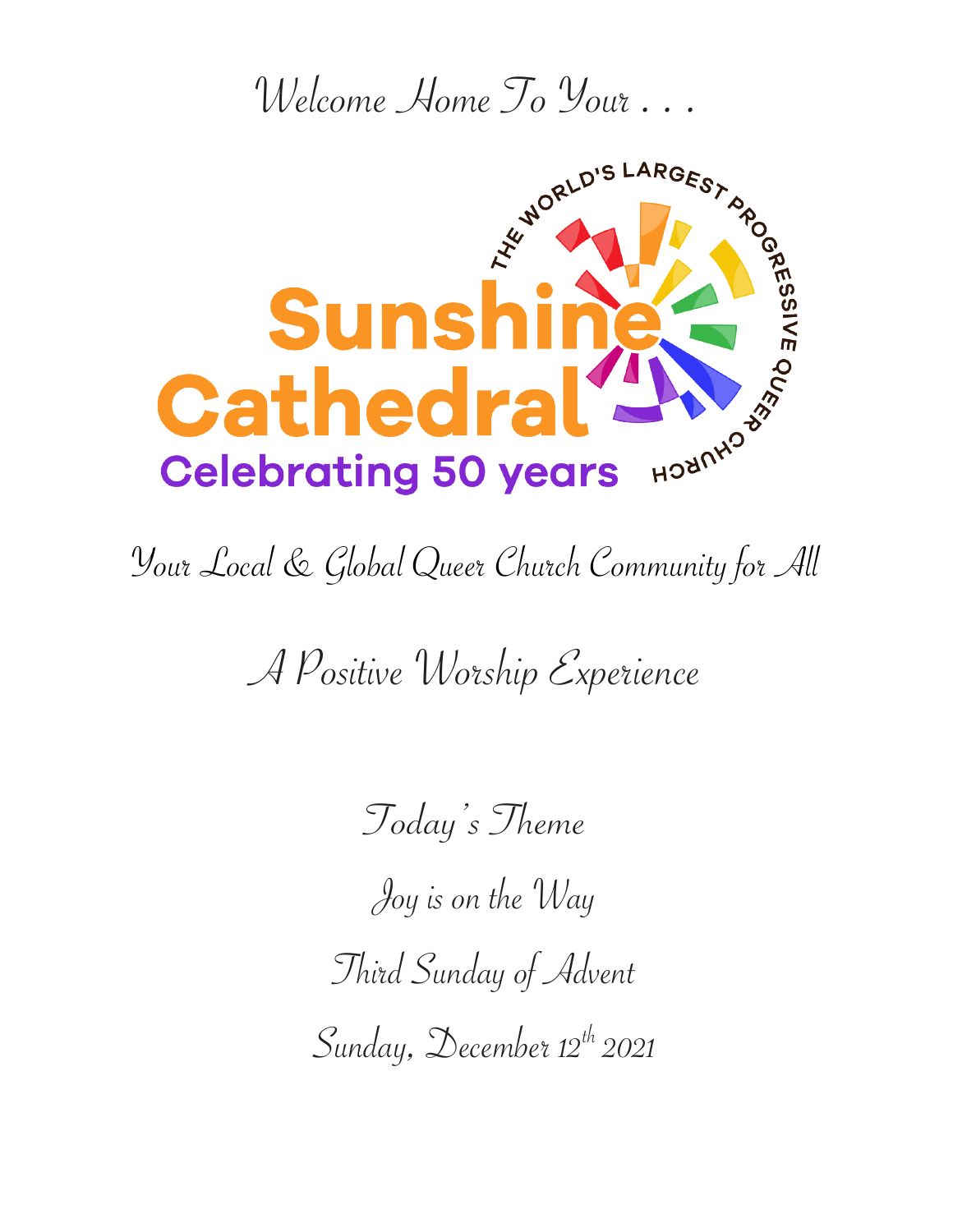## *Service of Gathering*

**Welcome** Rev Dr Robert Griffin

**Announcements** Rev Dr Anne Atwell

#### *Please rise as you are able.*

#### **Advent Wreath Lighting**

*Introit Hope is a Light* 

*Joy is a light, joy is a light, joy is a light to show the way, joy is a light to show the way. Light the candle of joy, light the candle of joy.*

#### **Sunshine Cathedral Affirmation**

*Sunshine Cathedral is a different kind of church where the past is past and the future has infinite possibilities.*

#### **The Call to Worship**

This is the day our God has made.

*Let us rejoice and be glad in it.*

#### *Service of Praise*

**Processional Hymn** *Angels We Have Heard on High* 

*Angels we have heard on high, sweetly singing o'er the plains. And the mountains in reply, echo back their joyous strain.*

*Gloria in excelsis Deo, gloria in excelsis Deo.*

*Shepherds why this jubilee? Why your joyous strains prolong? Say what may the tidings be, which inspire your heavenly song.*

*Gloria in excelsis Deo, gloria in excelsis Deo.*

*Come to Bethlehem and see. Christ whose birth the angels sing; come adore on bended kneed, Joy, our world now entering.*

*Gloria in excelsis Deo, gloria in excelsis Deo.*

*See the babe in manger laid whom the choirs of angels praise; Mary, Joseph, lend your aid, while our hearts in love we raise.*

*Gloria in excelsis Deo, gloria in excelsis Deo.*

#### **Opening Prayer**  Rev Marian Cavagnaro

*One:* Almighty God, to you all hearts are open, all desires known, and from you no secrets are hid. Cleanse the thoughts of our hearts by the inspiration of your holy Spirit that we may perfectly love you and worthily magnify your holy names.

#### **Sung Response**

*Amen. Amen. Amen, Amen. Amen. Amen. Amen, Amen.*

## *Service of Proclamation*

**From the Prophet Isaiah (12.3)**  Rev Kevin Tisdol

With joy you will draw water from the wells of salvation.

In these human words, God's voice is heard. *Thanks be to God.*

#### **The Wisdom of the Psalter (30.5)**  Rev Dr Anne Atwell

Misfortune lasts for only a moment, while divine goodwill endures for a lifetime.

Weeping may last throughout the night, but at daybreak there is rejoicing.

In these human words, God's voice is heard. *Thanks be to God*.

> **Words of the Apostle Paul (Philippians 4.4)**  Rev Kevin Tisdol

Rejoice in the Lord always; again I will say, Rejoice.

In these human words, God's voice is heard. *Thanks be to God.*

#### *Please rise as you are able.*

#### **A Reading from Luke's Gospel (3.10-16)**  Rev Dr Anne Atwell

The crowds asked John the baptizer, "What should we do?"

In reply John said to them, "Whoever has two coats must share with anyone who has none; and whoever has food must do likewise."

Even tax collectors came to be baptized, and they asked him, "Teacher, what should we do?"

He said to them, "Collect no more than the amount prescribed for you."

Soldiers also asked him, "And we, what should we do?" He said to them, "Do not extort money from anyone by threats or false accusation, and be satisfied with your wages."

As the people were filled with expectation, and all were questioning in their hearts concerning John, whether he might be the Messiah,

John answered all of them by saying, "I baptize you with water; but one who is more powerful than I is coming...He will baptize you with the holy Spirit and fire.

In these human words, God's voice is heard. *Thanks be to God.*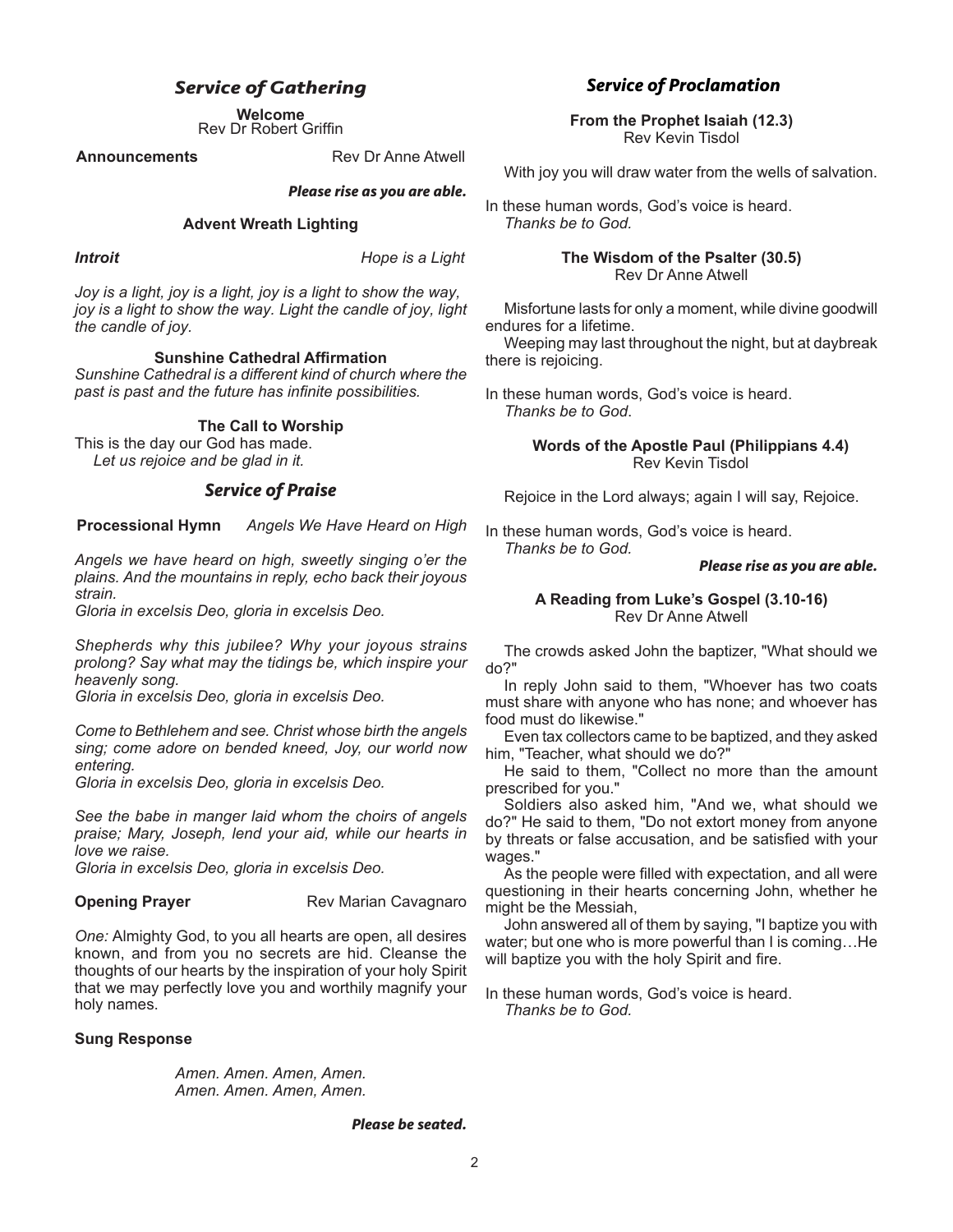#### **Song of Response** *Advent*

*Our Hope and Expectation, O Jesus, now appear! Arise, thou Sun so longed for, o'er this benighted sphere! With hearts and hands uplifted, we plead, O Lord to see The day of earth's redemption, that brings us unto thee.*

#### *Please be seated.*

**The Anthem** *Joy* By Nicol Smith, Todd Smith, and Angela Smith Performed By Sara Burns

**Homily Rev Dr Robert Griffin** *Joy Is On the Way*

**Invitation to Prayer** *Please rise as you are able.*

**Prayer Chorus** *Joy to the World* 

*Joy the world! The Lord is come: let earth its praises bring. Let every heart prepare Christ room, and heaven and nature sing, and heaven and nature sing, and heaven and heaven and nature sing.*

*Joy the earth! The savior reigns! Let all their songs employ; while fields and floods, rocks, hills, ,and plains repeat the sounding joy, repeat the sounding joy, repeat, repeat the sounding joy.*

#### **Pastoral Prayer and Affirmations**

#### **Sign of Peace**

*Jesus, Jesus, Oh, What a Wonderful Child* 

*Jesus, Jesus, oh, what a wonderful child. Jesus, Jesus, so holy, meek and mild: New life, new hope the child will bring. Listen to the angels sing, "Glory, glory, glory," let the heavens ring.*

*Jesus, Jesus, oh, what a wonderful child. Jesus, Jesus, so holy, meek and mild: New life, new hope the child will bring. Listen to the angels sing, "Glory, glory, glory," let the heavens ring.*

#### *Service of Sacraments*

**Sacrament of Sharing (Tithes & Offerings)** Rev Dr Robert Griffin

#### **Stewardship Thought**

Give, and it will be given to you. A good measure, pressed down, shaken together and running over, will be poured into your lap. For with the measure you use, it will be measured to you." Jesus (Luke 6.38)

#### **Offering Prayer**

*Divine Love, through me, blesses and multiplies all that I have, all that I give, and all that I receive. Thank you, God. Amen.*

**Offering Music** *White Christmas* By Irving Berlin Arranged By Gene Roberson Performed By Barbara Ramcharitar and Cheryl Barth

#### *Rise as you are able.*

**Doxology** *Old Hundreth*

*Praise God the Good we all may share; praise God the Beauty everywhere.*

*Praise God the Hope of Good to be; praise God the Truth that makes us free. Amen.*

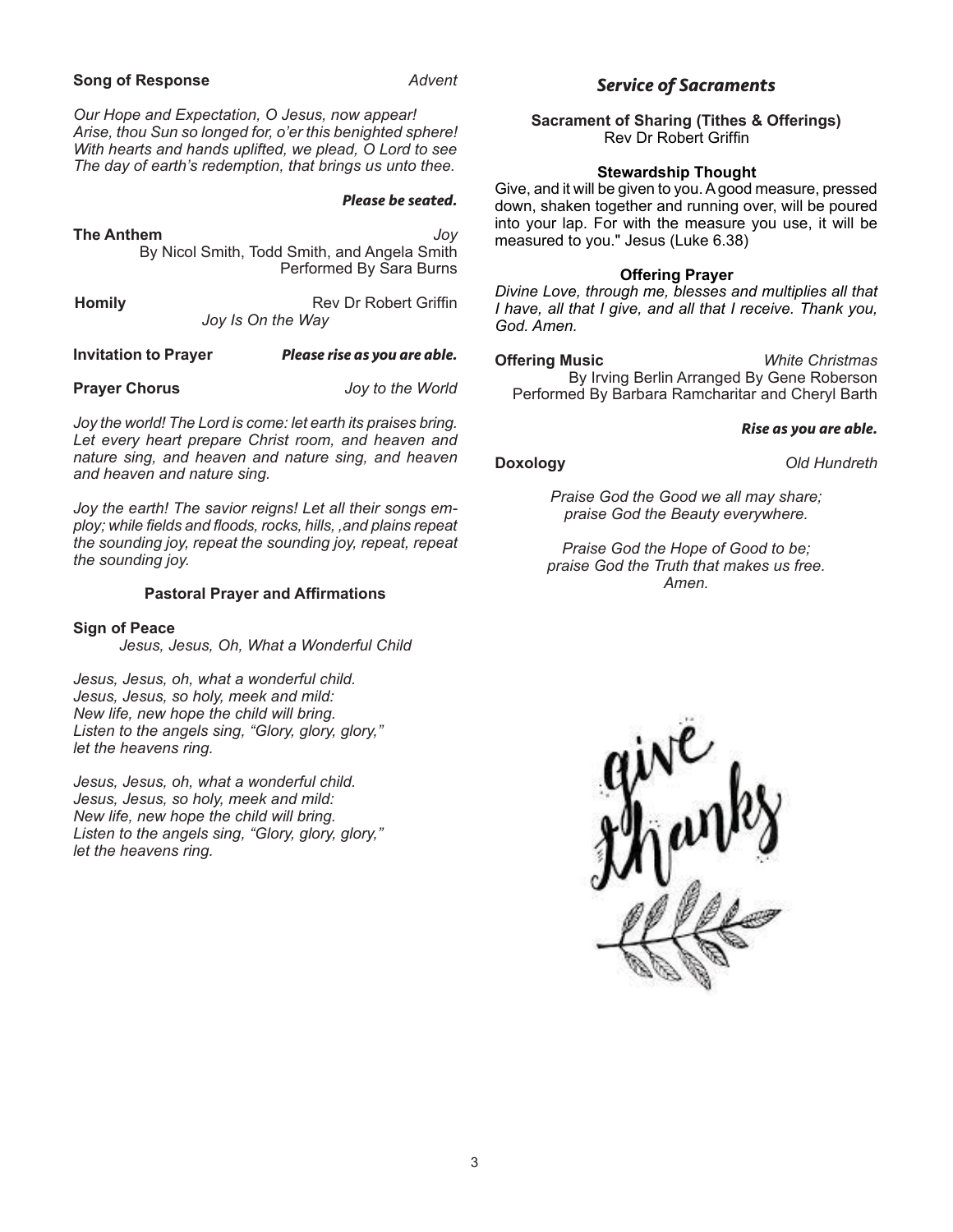#### *Sacrament of Hospitality* **Eucharistic Intentions**

Deacon Ed Huckemeyer

#### **We Remember**

| Norman Edwards<br><b>Bill Magrum</b><br>Jason Darrow<br>Louis Boccella<br>Kim Gleason<br>Tom Saunders | 12/16/2008 | 12/12/1991 Eddie Wright<br>12/13/2009 Trudy Masterson<br>12/13/2009 James Daniel<br>12/15/1994 Shelia A. Taylor<br>12/15/2009 Chuck O'Hara | 12/17/1987<br>12/17/1989<br>12/17/1991<br>12/17/1991<br>12/18/1993 |
|-------------------------------------------------------------------------------------------------------|------------|--------------------------------------------------------------------------------------------------------------------------------------------|--------------------------------------------------------------------|
|                                                                                                       |            |                                                                                                                                            |                                                                    |

#### *Rainbow Candle Lit Today*

In Memory and Honor of all Sunshine Cathedral Members and Friends Affected or Infected by COVID-19

> by The Sunshine Cathedral Staff

**Advent Confession** Rev Marian Cavagnaro

One: May we be forgiven for forgetting our divine nature. *All: May we be forgiven for failing to see the sacred value of all people.*

One: May we be healed of judging ourselves, and others, too harshly.

*All: May we forgive ourselves for not trusting in the absolute goodness and unconditional love of God.*

One: May we forgive ourselves and others of all mistakes, real or imagined, since God has always and only seen the truth of our endless goodness.

*All: May we now let our light shine and live as the children of God that we are. Amen.*

Sung Response *No Day But Today*

*There's only us, there's only this. Forget regret, or life is yours to miss.*

*No other road, no other way, no day but today. I can't control my destiny. I trust my soul, my only goal is just to be.*

*There's only now, there's only here. Give into love, or live in fear.*

*No other road, no other way, no day but today. No day but today.*

**Intercessions** Deacon Ed Huckemeyer

One: For the Sunshine Cathedral Global Fellowship and local congregation, for all who are on our prayer list, for our loved ones, for world and community leaders, and for our own needs, let us pray:

*Prayer of Divine Merc*y

*Loving Creator, we remember the wisdom and love, Peace and integrity of your blessed anointed one – our Lord Jesus Christ Who taught of your love for us and also the whole world*

*For the sake of your infinite goodness please smile upon us and on the whole world.*

*For the sake of your infinite goodness please smile upon us and on the whole world.*

*For the sake of your infinite goodness please smile upon us and on the whole world.*

*Holy God, holy mighty One, holy immortal One Give blessings to us and to the whole world. Holy God, holy mighty One, holy immortal One Give blessings to us and to the whole world.*

One: And with people all over the world we pray – *All: May peace prevail on earth.*

These prayers we offer in the spirit of Jesus, son of Mary, and as he did we continue to pray:

#### **Model Prayer**

*Creator which art in heaven, hallowed be thy names. Thy kin-dom come, thy will be done on earth as it is in heaven. Give us this day our daily bread; and forgive us our debts as we forgive our debtors. And leave us not in temptation, but deliver us from evil. For thine is the kin-dom and the power and the glory, forever. Amen.*

#### *Please be seated.*

### **The Lord's Supper**

**Words of Remembrance** Rev Marian Cavagnaro

One: On the night of his arrest Jesus shared a meal with his friends and family of choice. After supper, he took a piece of bread, broke it, and offered it to those at table. Sharing together made them one body. Jesus said, "When you do this, remember me."

One: He then took a cup of wine and shared it with the others. Sharing reminded them that they were bound together in a covenant of love. Jesus again said, "When you do this, remember me."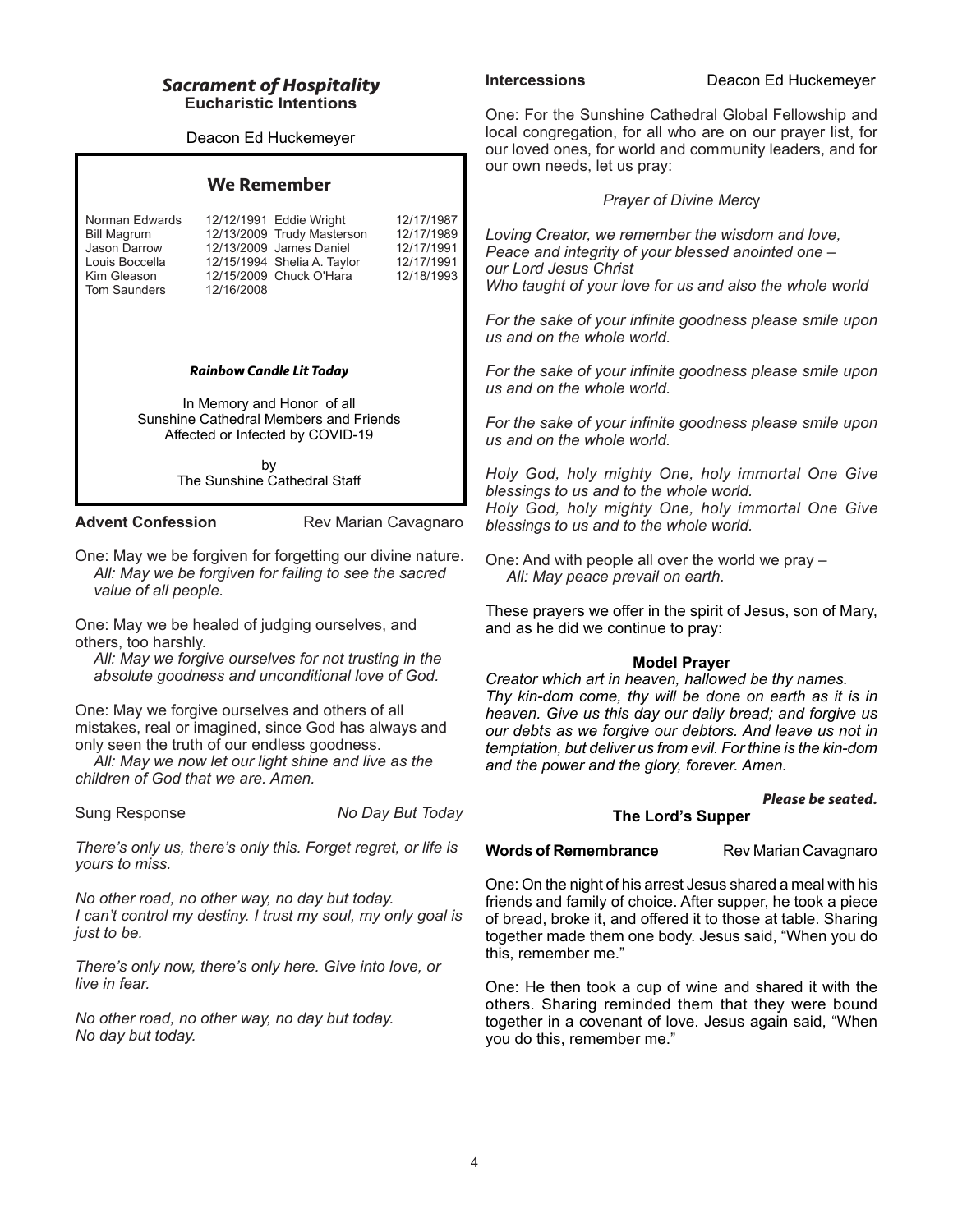#### **Chorus**

*Adeste fideles, laeti triumphantes; venite, venite in Bethlehem. Natum videte Regem angelorum. Venite adoremus, venite adoremus, venite adoremus, dominum.*

**Invitation to Communion Rev Dr Anne Atwell** 

These are the gifts of God for all the people of God. *Thanks be to God.*

**Communion is Shared**

**Communion Song** *O Come, O Come Emmanuel*

*O come, O come, Emmanuel, and with your captive children dwell. Give comfort to all exiles here, and to the aching heart bid cheer. Rejoice! Rejoice! Emmanuel shall come within as Love to dwell.*

*O come, you Splendor very bright, as joy that never yields to might. O come, and turn all hearts to peace, that greed and war at last shall cease. Rejoice! Rejoice! Emmanuel shall come within as Truth to dwell.*

*O come, you Dayspring, come and cheer our spirits by our presence here. And dawn in every broken soul as vision that can see the whole. Rejoice! Rejoice! Emmanuel shall come within as Light to dwell.*

*O come, you Wisdom, from on high, from depths that hide within a sigh, to temper knowledge with our care, to render every act a prayer. Rejoice! Rejoice! Emmanuel shall come within as Hope to dwell.*

**Prayer of Thanksgiving Rev Dr Robert Griffin** 

*Please rise as you are able.*

### **The Prayer of Protection**

*The light of God surrounds us; the love of God enfolds us. The power of God protects us; the presence of God watches over us. Wherever we are, God is.*

| <b>Benediction</b>                                                           | Rev Dr Robert Griffin |  |  |  |
|------------------------------------------------------------------------------|-----------------------|--|--|--|
| <b>Final Song</b>                                                            | Love Train            |  |  |  |
| <b>Commissioning</b>                                                         |                       |  |  |  |
| One: Our worship has ended. Let our service begin!<br>All: Thanks be to God! |                       |  |  |  |
| <b>Postlude</b>                                                              | Barbara Ramcharitar   |  |  |  |

## **Silent Helpers Prayer Ministry**

#### **Centering Thought**

"There is never a time when we have only our human resources on which to depend...we have God's power within us; we have God spirit always with us." Martha Smock

#### **LET US PRAY FOR ALL WHO ARE ON OUR PRAYER LIST AND FOR ALL WHO ARE ON OUR HEARTS:**

Anita; Sarah; Dale; MLF; Yubraj; Earl (of blessed memory); Doug; Graham; Sis; Conor; Andrea & Karen; Tracey; CT & KD; Brad S.; Donna & Carolyn; Steve M.; Lewis family; Mari C.; JL; Juliet; Pat; Angel C. (of blessed memory); C. Walsh; A. Colon; MariaEster; Rey V.; Lucas D.; Will D.; JL; Lydia P.; NN; Bob; Tim L.; Rosemary; Lee; Mary; S. Julia; MK; Lex; Leigh; Erin; Mimi; Jess; Mari AC; Cecilia; Ruby & John; JW; JH; "The Center" in AP; all who are living with HIV; SD & KW; Laurie; Joey; Attard family; M. Boyse; Dani & Andrew & family; R.; Daniel C.; Lafave; Georganna; Jackie DLS (of blessed memory); our pet companions; Suzanne G.; Leslie; Diane; Terry; Michael; Maureen's daughter; Kelli M.; Andrew, David & family; Peggy G.; Bill P.; Jamie; Montes; Daniel; Shawna; all who have been burdened by the pandemic; those in nursing care and assisted living facilities; LGBTQ+ communities; Troy & Phillip; Don; Global Justice Institute; DSFI; the ministries of Sunshine Cathedral; members & friends of Sunshine Cathedral; all who are part of the Sunshine Cathedral Global Fellowship

#### **~Prayer~**

*There is one universal, perfect, eternal Presence. This Presence includes all that is. I call upon and trust this Presence now to guide me in ways of fulfillment and to express through me as love and joy. I affirm blessings for all who have been entrusted to the care of my prayers, knowing that the divine Presence attends them now and always. The light of God's presence shines on us all. Amen.*

### **REMEMBER:**

Prayers can be submitted via Sunshine Cathedral.org or by emailing any SC clergyperson.

You can hear a prayer at anytime by calling 954.462.2004 (press 6).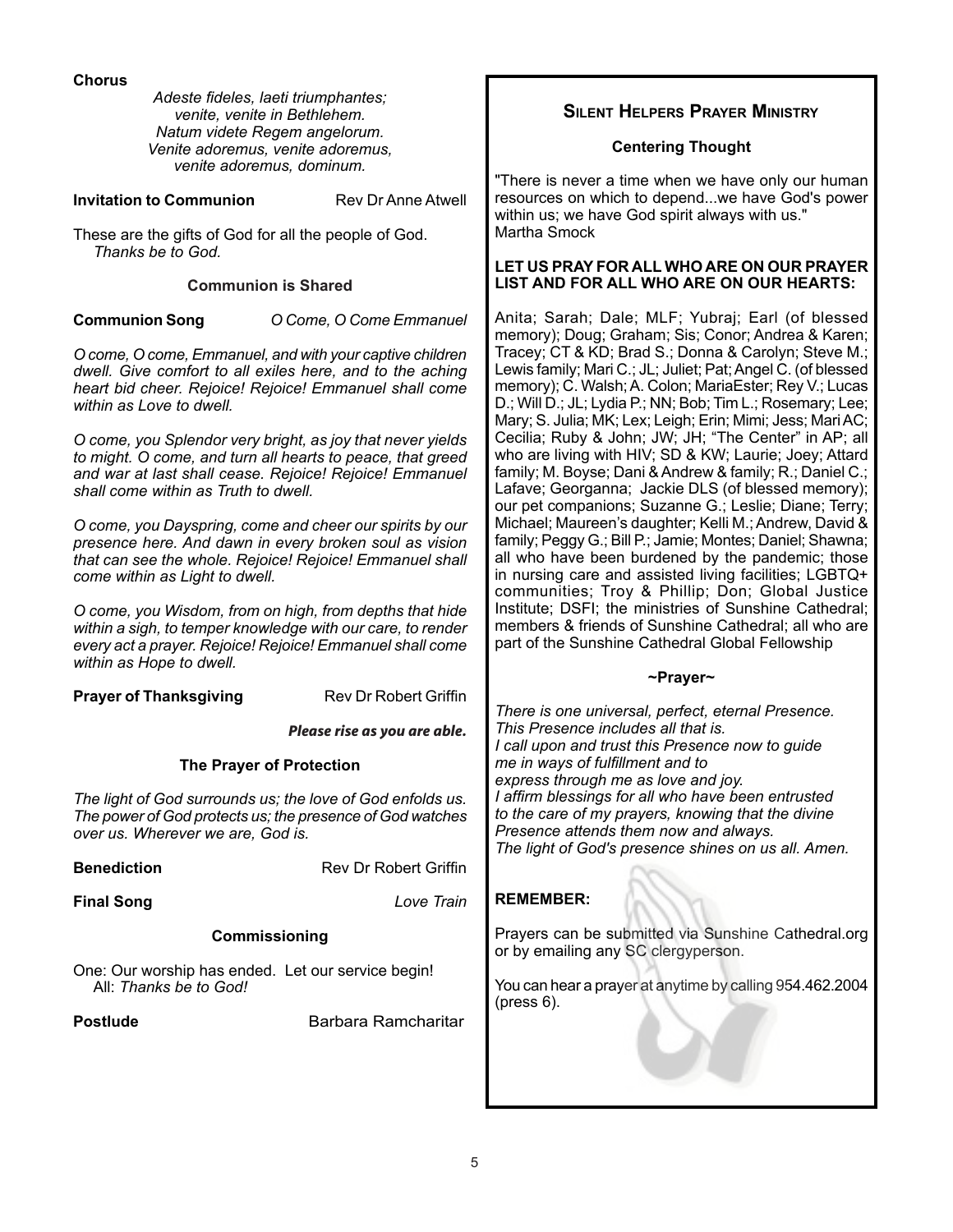SunBurst News

**BECOME A CHRISTMAS ANGEL** – Christmas Angels are those who make Sunshine Cathedral's Christmas Eve services grand and glorious. Angels give gift designated amounts in honor of or in memory of loved ones and those gifts make Christmas Eve celebrations possible.

The angel gift amounts are \$125, \$250, \$500, and \$1000. Sponsors give \$5,000 or more. At whatever level you can, we invite you to become a Christmas Angel. For more information please contact Rev. Dr. Robert Griffin (robert@sunshinecathedral.net) or visit our website (SunshineCathedral.org).

**HOLIDAY FOOD SHARING** - our food sharing ministry will be offering holiday grocery bags to our clients. From Nov. 28 to Dec. 19. Please donate non-perishable food items that we can share. Any loaves & fishes team member can give you a list of what we need. Direct questions to Rev. Dr. Anne Atwell (anne@sunshinecathedral.org).

**GIRLS CHOIR OF SOUTH FLORIDA** - Sunday, 12 December Concert: Ticketed Event: www.girlchoir.org

**SERAPHIC FIRE** - Thursday, 16 December - Concert: Ticketed Event: https://www.seraphicfire.org/2021-2022 season/

**GAY MEN'S CHORUS OF SOUTH FLORIDA** - Friday, 17 December - Concert: Ticketed Event: https://gmcsf.org/

**BROWARD WOMEN'S CHORAL GROUP** - Home for the Holidays. This holiday program includes a variety of musical styles from joyous and traditional to humorous and modern. Something for everyone. December 19. Ticketed event: www.eventbrite.com/e/208620699127

**JOIN US FOR CHRISTMAS EVE SERVICES** – Dec. 24 at 7 pm & 9 pm.

**SMILE.AMAZON** - Support Sunshine Cathedral with your Amazon shopping. When you shop via Smile.Amazon. com you can designate a charity that Amazon will donate to (a small percentage of your purchases). Just make The Sunshine Cathedral Metropolitan Community Church, inc. your charity and every time you shop using Smile.Amazon. com you benefit your Sunshine Cathedral.

**MASKS IN WORSHIP ARE OPTIONAL FOR THE VACCINATED** – We encourage everyone to be fully vaccinated (including booster shots) and to sanitize your hands when entering the worship space. And if you aren't feeling well, stay home (when you're not well, let Sunshine Cathedral come to you via YouTube or Facebook).

**FOLLOW US** - We invite you to Follow Sunshine Cathedral on Facebook and subscribe to our YouTube channel. We are also on Tik Tok and Instagram. If our ministry has been a blessing to you, please tell others about the Sunshine Cathedral.

**GLOBAL FELLOWSHIP** - If you don't live in the Fort Lauderdale area but are finding Sunshine Cathedral to be a primary source of spiritual enrichment in your life, we invite you to consider joining the Sunshine Cathedral Global Fellowship. You can learn about how you can become part of the Sunshine Cathedral Global Fellowship by visiting SunshineCathedral.org

**SEASON OF ADVENT** - Advent is a season of the liturgical year observed in Western Christianity as a time of expectant waiting and preparation for the coming of Christ. This "coming" refers to the Nativity (birth of Jesus) and for some, it also refers to an expected "return" of Christ. At Sunshine Cathedral, a variety of beliefs are held and welcome, but our pastors suggest that the Christ Nature is within us and the Christ Principle is always present. Our senior minister interprets the Pentecost narrative in the Book of Acts as the spirit of Christ enlivening the Church to be the returned body of Christ, and so, we are the return of Christ! Advent calls us to begin again the cycle of worship that focuses on the story of our wayshower, Jesus, and that encourages us to live out his values of compassion and justice-love in the world.

**CAPITAL CAMPAIGN** - We have launched a three year capital campaign to improve various areas of our physical property. Please consider making a pledge to that campaign. For more information, contact any member of the Sunshine Cathedral Board of Governors or reach out to Rev. Dr. Robert Griffin (robert@sunshinecathedral.org)

**OUR SUNDAY BROADCAST** is made possible by Happening Out Television Network and donors who support our televised ministry. HOUT TV is housed at Sunshine Cathedral Square.

#### **SAINTS FOR THE WEEK**

**December 12: Feast of Our Lady of Guadalupe** – commemoration of St. Mary's visitation to Juan Diego

**Sister Alicia Domon (d.1977)**—French nun and martyr. During a period of military dictatorship in Argentina thousands of civilians were abducted and never heard from again, including several French nuns who had devoted themselves to working with the poor and oppressed. Sister Alicia became closely involved with the Mothers of the Disappeared, who dressed in black and gathered in silence in the central plaza each day, carrying pictures of their children. Along with several others, Alicia was abducted and, as later reports revealed, tossed out of an airplane over the Atlantic Ocean.

**December 13: F. Bernadette Turner (1903 – 1995)** – Turner wanted to be an Episcopal priest when she was young, but was not allowed because of her gender. She still wanted to serve and help people, so she earned multiple degrees in Education, Sociology, Social Work, and finally a PhD in Psychology. She discovered Divine Science and trained to become a Divine Science minister. She pastored Divine Science churches in Chicago and Roanoke. In retirement, she continued to minister as a chaplain to the retirement home where she lived. Then, at the age of 86, she was ordained a deacon in the Episcopal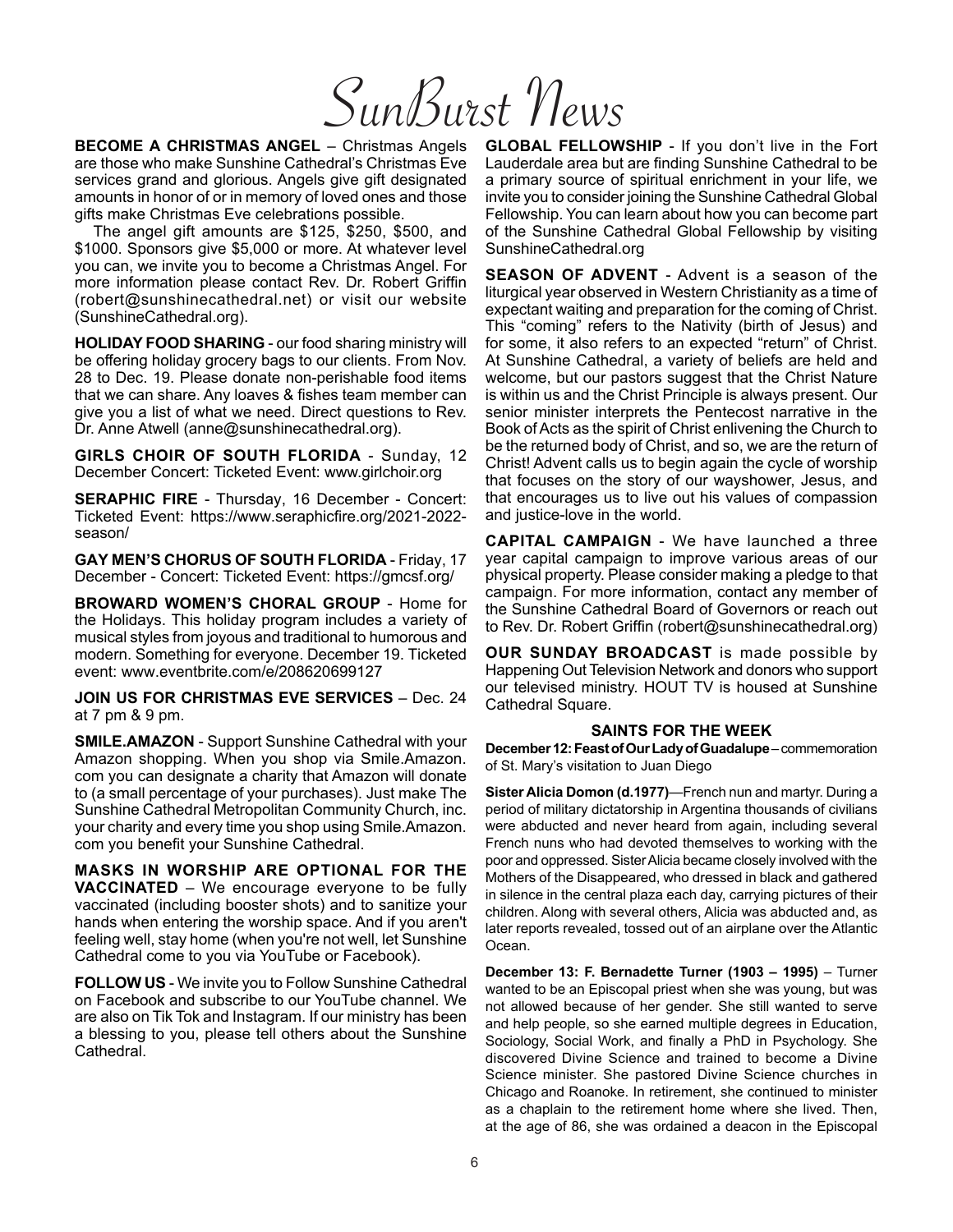Church and the following year (1990) at the age 87, she was ordained an Episcopal priest (her lifelong dream finally fulfilled). She continued serving as chaplain to her community where she encouraged seniors to renew their energy by taking rest, exercise, good nutrition, and meditation.

**St. Lucy 283 – 304)** - a Christian martyr who died during the Diocletianic Persecution. She is venerated as a saint by the Roman Catholic, Anglican, Lutheran, and Orthodox Churches. She is one of eight women along with St. Mary who are commemorated by name in the Canon of the Mass. Her feast day is celebrated in the West on 13 December. St. Lucia of Syracuse was honored in the Middle Ages and remained a well-known saint in early modern England.

**December 14: Fannie Brooks James (1854 – 1914)** – Nona Brooks' sister. Author of Truth and Health. A former Presbyterian, she struggled with health and financial issues in her younger years. Her lot improved once she was introduced to New Thought metaphysics. She was an early teacher, writer, and leader in the Divine Science movement. Emphasizing the Divine Science focus on Omnipresence, she wrote, "If God is OMNIPRESENCE, there is nothing anywhere but God."

**December 15: Joseph Murphy (1898 – 1981)** – an Irish Catholic priest, pharmacist, and psychologist who became a Religious Science minister and then a Divine Science minister. In his life he met Thomas Edison and Albert Einstein. He was a friend of Ernest Holmes and also of Emmet Fox. He loved the teachings of Nona Brooks. He pastored a large New Thought church in Los Angeles and wrote the self-help classic, The Power of Your Subconscious Mind. Murphy taught, "Your subconscious never sleeps. It is always on the job. It controls all your vital functions. Forgive yourself and everyone else before you go to sleep, and healing will take place much more rapidly."

**December 16: Joseph Perry Green (1898 – 1981)** – founder of the College of Divine Metaphysics (still offering correspondence courses today).

**December 17: Feast of St. Lazarus of Bethany** – Lazarus was part of Jesus' chosen family. Some Queer scholars think it is possible their relationship was romantic in nature.

**Claude M. Bristol (1891 - 1951)** - WW1 veteran and journalist who investigated and practiced what he called "mind stuff" (the power of belief, determination, and visualization). Comedienne Phyllis Diller credited his book The Magic of Believing with changing her life and jumpstarting her career. She often gave copies of the book to young performers seeking her advice. Bristol advised, "You have to think big to be big" and "We usually get what we anticipate."

**Dom Bede Griffiths (1906-1994)**—Monk and Sannyasi. Raised in a middle-class English family and student of C. S. Lewis at Oxford, Griffiths' spiritual journey led him first to the Catholic faith and the life of a Benedictine monk. While sent to establish a monastery in India, he came to believe that the secularized West had much to learn from the East. He helped found a Christian ashram that was faithful to Christian traditions, but adopted the disciplines of the East, including yoga and meditation. He dressed in the saffron robes and lived as a sannyasi, or Hindu holy man. His liturgies combined Christian and Hindu prayers and readings. He believed he could find the truth of Christ present within all the religions of the world.



# *Travel Planning Time Happening OUT Travel & Sunshine Cathedral April 19 - May 2, 2022: ITALY*

Experience Rome - Assisi - Montecatini Terme - Tuscany - Venice - Florence - Villages of Cinque Terre - Lucca - Pisa - Tuscan Farms - Chianti - Siena - San Gimignano - Medieval Val d' Orcia, Montalcino Pienza and Montepulciano - Cortona

For more information please contact: David Hopkins - DavidH@HappeningOut.Travel 954.900.5942

# *Sunshine Cathedral Weekly Financial Information*

*Financial Data Snapshot from 5 December*

| <b>Weekly Generosity Income Needed</b><br>Generosity Income Received | \$10,797.56<br>\$15,669.69 |
|----------------------------------------------------------------------|----------------------------|
| Our Abundance and/or (Need)                                          | \$4,872.13                 |
| Per Capita Giving                                                    | \$31.91                    |
| <b>Worship Services</b>                                              | 440                        |
| <b>Online Virtual Resourcing</b>                                     | 116,526                    |
| Food Sharing Ministry - Total Reached                                | 649                        |
| Detailed information located at<br>SunshineCathedral.org             |                            |

*Donating to Sunshine Cathedral* 

*Venmo or CashApp Venmo - @SunshineCathedral CashApp - \$SunshineCathedral Text to Give - 954.399.7333*



Sunshine Cathedral **B** Scan to pay \$SunshineCathedra



venma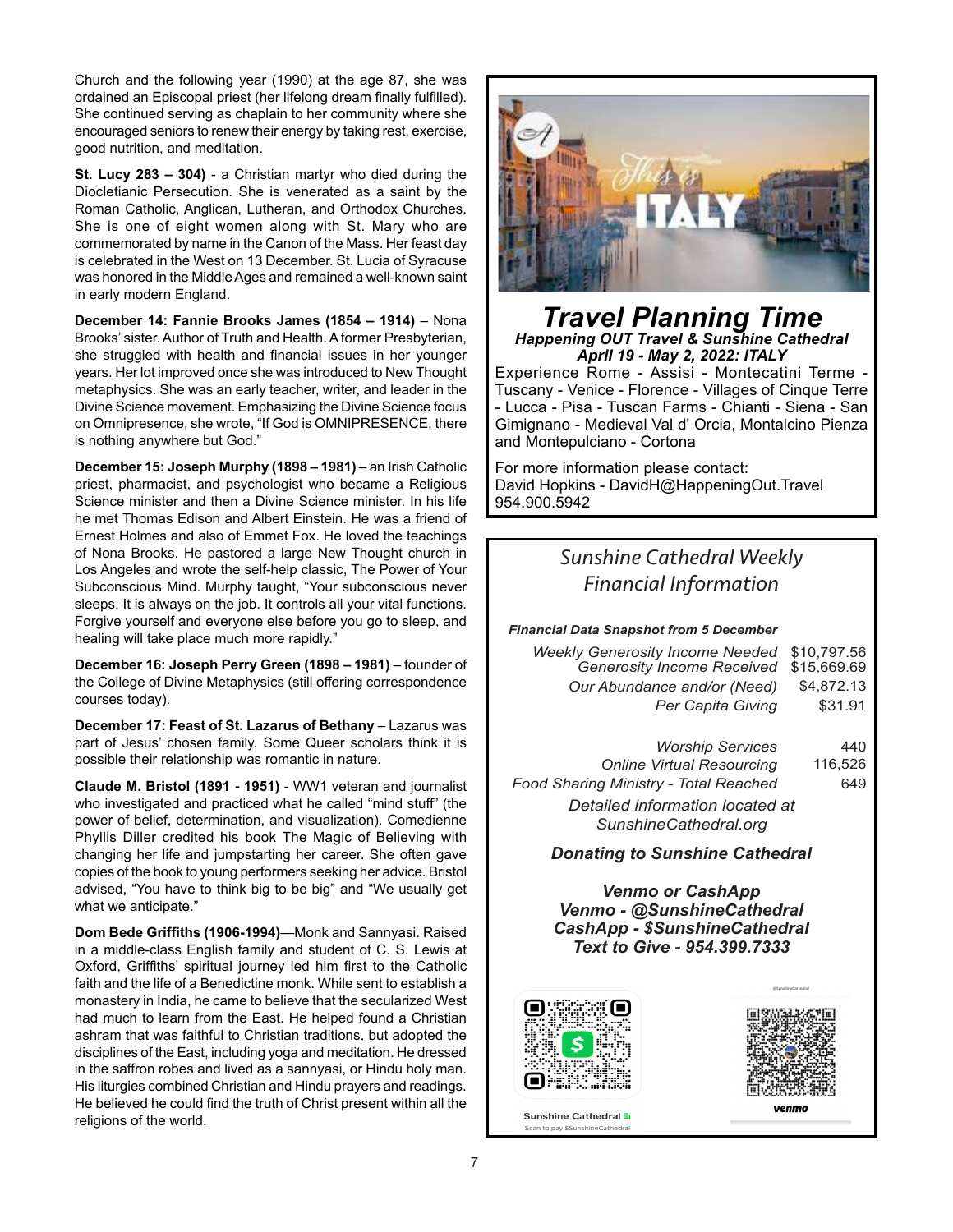2021 Christmas Angels

Rev Dr Anne Atwell and Amy Walker - In Honor and memory of family and friends. Phillip & Sara Burns William Bryan & Juan Martinze - In Memory of our parents, Sam Fata, and Luis Perez. Phil Cordell Ron Couture & Bob Easton Marc Dickerman Allan Dewes & Austin Lee - In Honor of Celebrating Sunshine Cathedral's 50th Anniversary. Brian Flanagan & Cory Hagopian Larry Gammons - In Memory of Walt Lawrence. John Kent - In Honor of Rev Dr Anne Atwell and the Food Sharing Ministry. Rick Killoran - In Memory of my husband, Dave Keller Michael Manning & Andre Caetano - In Honor of our fabulous Ministry Team. Mark Messinger & Scott Schwab - In Memory of Juna Faye & Letty Lee. Keith Muller & Stephen Plescia - In Memory of all who have died due to COVID-19. Mark Nogal - In Honor of my chosen family at Sunshine Cathedral. Peter Oberdorf - In Honor of the Sunshine Cathedral Ministry Ministry. Cathy Tullo & Karen Dougherty - In Memory of Frank Tullo and Dorothy and Bill Dougherty Rev's Dr's Durrell Watkins & Robert Griffin - In Honor of our Global Fellowship and Local Congregation.

F toliday (Whacles

**Christmas &ver 7pm & 9pm - Live Broadcast Ghristmas Day Noon - Live Broadcast Only**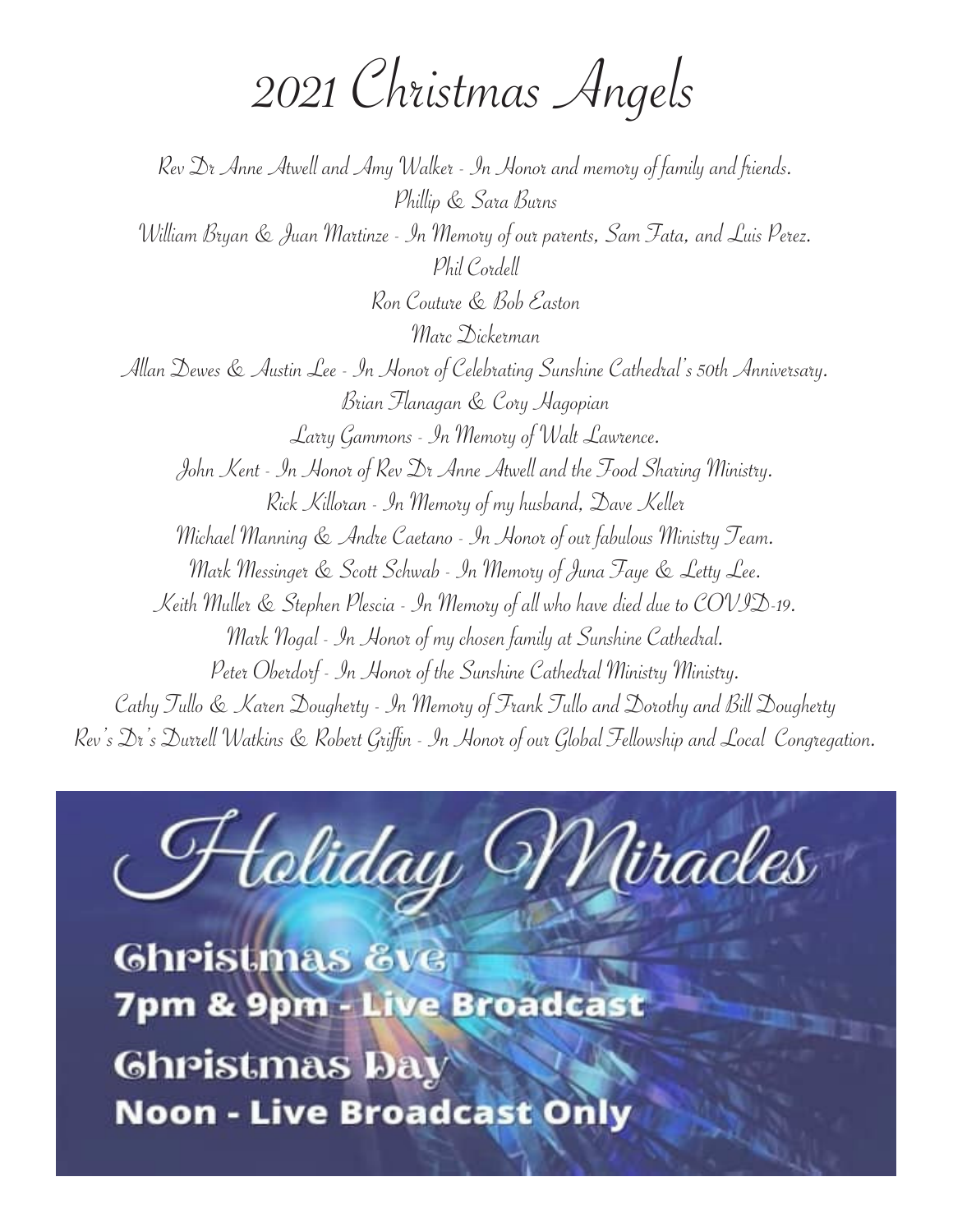# Upcoming Events at Sunshine Cathedral

# *2021*

*Sunday, 12 December 5PM* Concert: The Girls' Choir of South Florida - *Admission: Ticketed Event*

> *Thursday, 16 December 7:30PM* Concert: Seraphic Fire - *Admission: Ticketed Event*

*Friday, 17 December 8PM* Concert: Gay Men's Chorus of South Florida - *Admission: Ticketed Event*

> *Sunday, 19 December 6PM* Concert: Broward Women's Choral *Ticketed Event: SunshineCathedral.org/PerformingArts*

# *2022*

*Wednesday, 5 January Dining Out at CPK Fundraiser* Fort Lauderdale, FL

*Saturday, 15 January 8PM* Outlandish Performing Arts at Sunshine Cathedral *Presents: Miss Richfield 1981 "40 Years onthe Throne" Ticketed Event: SunshineCathedral.org/PerformingArts*

*Saturday, 12 February 8PM*

Outlandish Performing Arts at Sunshine Cathedral **Presents: Varla Jean Merman's LITTLE PRICK** *Ticketed Event: SunshineCathedral.org/PerformingArts*

*Saturday, 3 March 8PM* Sunshine Cathedral Center for the Performing Arts *To Be Announced*

*Saturday, 19 March 8PM* Sunshine Cathedral Center for the Performing Arts *To Be Announced*

*Saturday, 30 March 8PM* Sunshine Cathedral Center for the Performing Arts *To Be Announced*

*Saturday, 9 April 8PM* Outlandish Performing Arts at Sunshine Cathedral *Presents: Miss Coco Peru Ticketed Event: SunshineCathedral.org/PerformingArts*